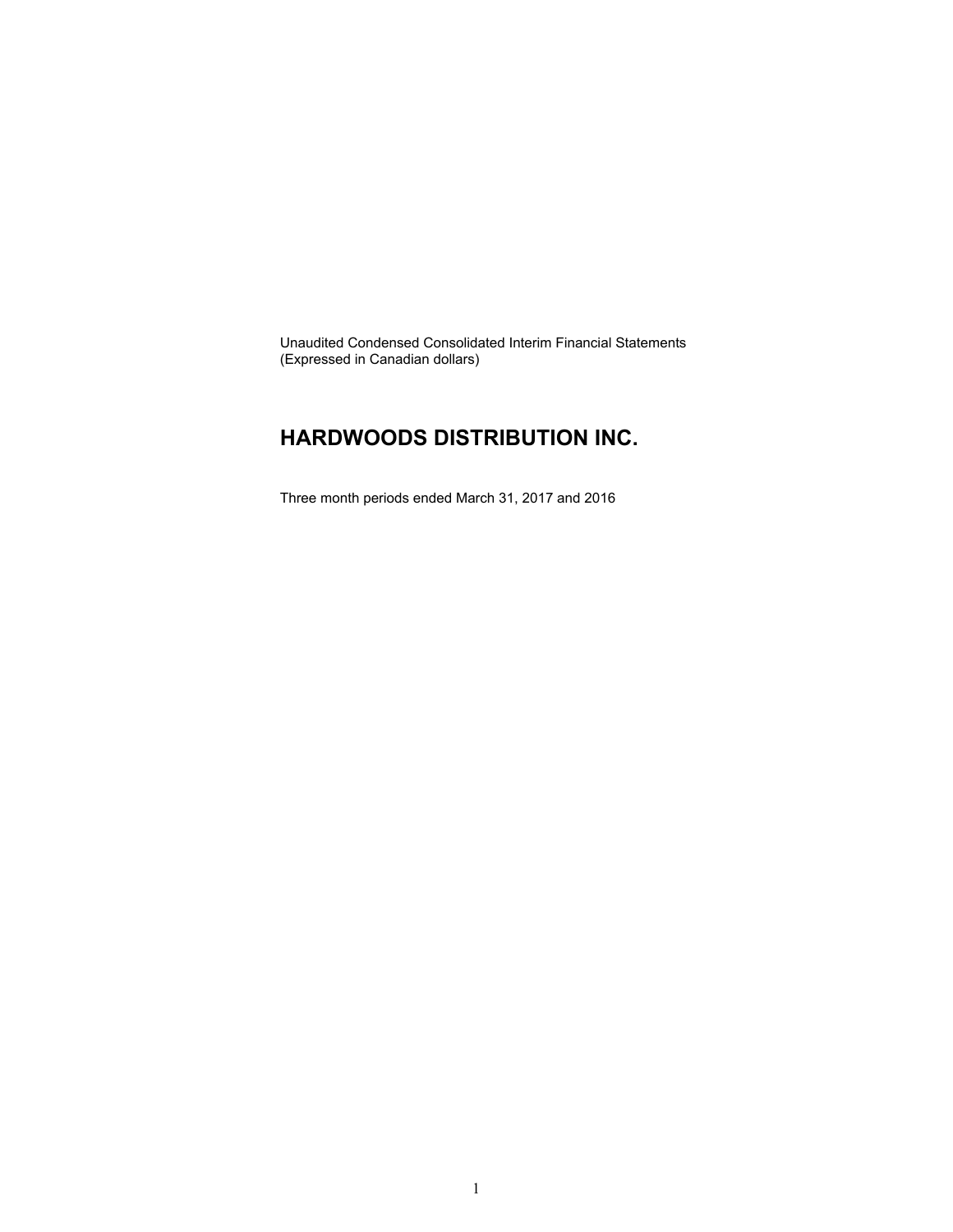Unaudited Condensed Consolidated Interim Statements of Financial Position (Expressed in thousands of Canadian dollars)

|                                            | Note | March 31,<br>2017 |    | December 31,<br>2016 |
|--------------------------------------------|------|-------------------|----|----------------------|
| <b>Assets</b>                              |      |                   |    |                      |
| Current assets:                            |      |                   |    |                      |
| Cash                                       |      | \$<br>357         | \$ | 766                  |
| Accounts and other receivables             | 6    | 108,828           |    | 94,534               |
| Inventories                                | 7    | 169,411           |    | 164,547              |
| Prepaid expenses                           |      | 2,725             |    | 2,689                |
| <b>Total current assets</b>                |      | 281,321           |    | 262,536              |
| Non-current assets:                        |      |                   |    |                      |
| Non-current receivables                    | 6    | 1,433             |    | 1,378                |
| Property, plant and equipment              |      | 19,924            |    | 20,710               |
| Intangible assets                          |      | 19,414            |    | 20,114               |
| Deferred income taxes                      |      | 10,800            |    | 11,631               |
| Goodwill                                   |      | 54,774            |    | 54,707               |
| Total non-current assets                   |      | 106,345           |    | 108,540              |
| <b>Total assets</b>                        |      | \$<br>387,666     | \$ | 371,076              |
| Liabilities                                |      |                   |    |                      |
| Current liabilities:                       |      |                   |    |                      |
| <b>Bank indebtedness</b>                   | 8    | \$<br>109,807     | S  | 97,886               |
| Accounts payable and accrued liabilities   |      | 37,903            |    | 40,978               |
| Income taxes payable                       |      | 4,999             |    | 1,949                |
| Finance lease obligation                   |      | 1,105             |    | 1,055                |
| Dividend payable                           | 5    | 1,344             |    | 1,332                |
| <b>Total current liabilities</b>           |      | 155,158           |    | 143,200              |
| Non-current liabilities:                   |      |                   |    |                      |
| Finance lease obligation                   |      | 776               |    | 905                  |
| <b>Other liabilities</b>                   |      | 903               |    | 972                  |
| Total non-current liabilities              |      | 1,679             |    | 1,877                |
| <b>Total liabilities</b>                   |      | 156,837           |    | 145,077              |
|                                            |      |                   |    |                      |
| Shareholders' equity                       |      |                   |    |                      |
| Share capital                              | 9(a) | 112,518           |    | 112,362              |
| Contributed surplus                        |      | 104,130           |    | 104,333              |
| <b>Deficit</b>                             |      | (7,666)           |    | (14, 258)            |
| Accumulated other comprehensive income     |      | 21,847            |    | 23,562               |
| Shareholders' equity                       |      | 230,829           |    | 225,999              |
| Total liabilities and shareholders' equity |      | \$<br>387,666     | \$ | 371,076              |

Subsequent events (note 5 and 14)

The accompanying notes are an integral part of these condensed consolidated interim financial statements.

Approved on behalf of the board of directors:

**(Signed) GRAHAM M. WILSON** Director **(Signed) WILLIAM R. SAUDER** Director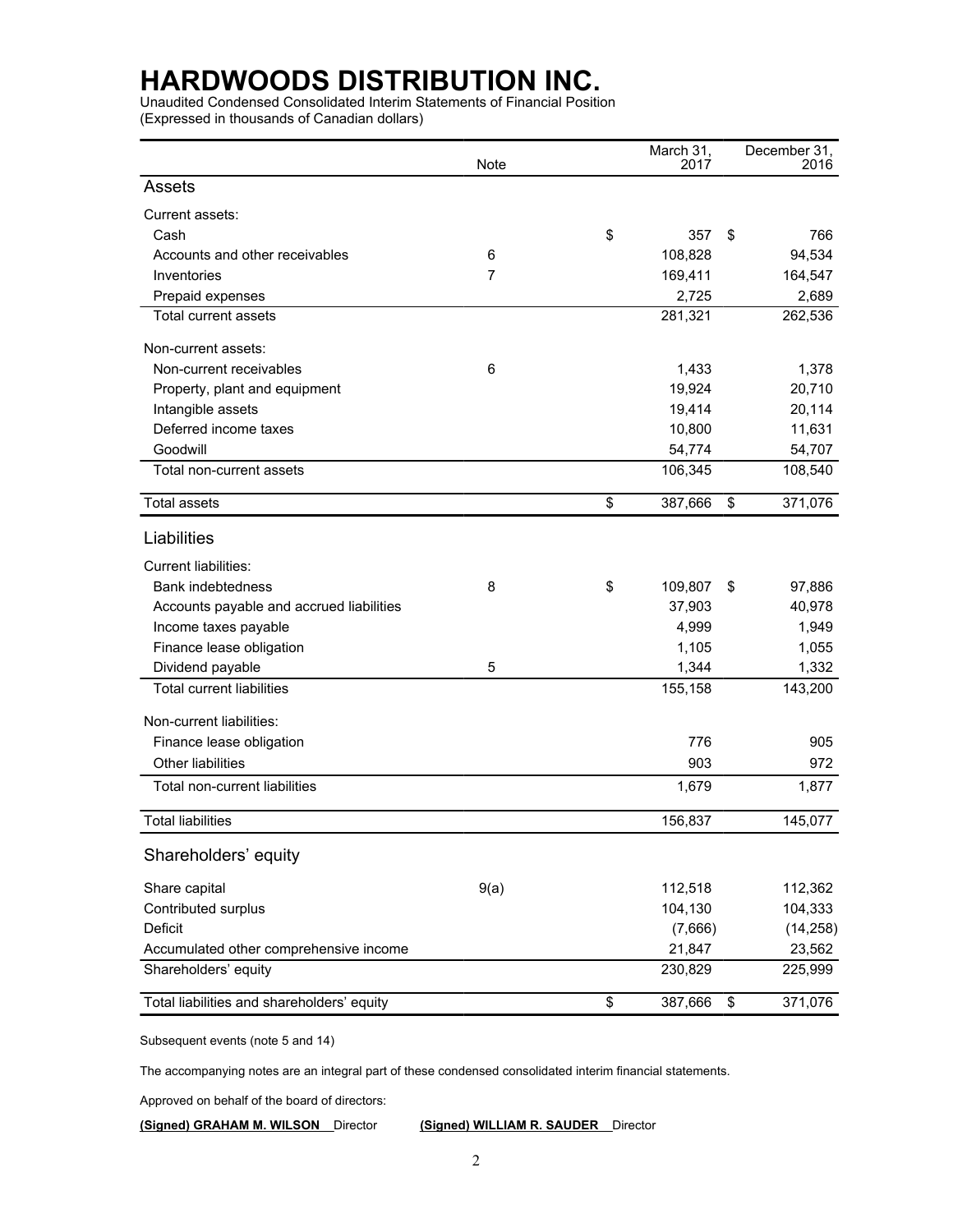Unaudited Condensed Consolidated Interim Statements of Comprehensive Income (Loss) (Expressed in thousands of Canadian dollars)

Three month periods ended March 31, 2017 and 2016

|                                                     | <b>Note</b>    |                          | 2017       | 2016           |
|-----------------------------------------------------|----------------|--------------------------|------------|----------------|
| Sales                                               | 11             | $\overline{\mathcal{L}}$ | 257,098    | \$<br>157,413  |
| Cost of goods sold                                  | $\overline{7}$ |                          | (208, 822) | (129, 375)     |
| Gross profit                                        |                |                          | 48,276     | 28,038         |
| Operating expenses:                                 |                |                          |            |                |
| Selling and distribution                            |                |                          | (26, 404)  | (14, 822)      |
| Administration                                      |                |                          | (9, 552)   | (4, 533)       |
|                                                     |                |                          | (35, 956)  | (19, 355)      |
| Profit from operations                              |                |                          | 12,320     | 8,683          |
| Finance expense                                     | 10             |                          | (698)      | (642)          |
| Finance income                                      | 10             |                          | 159        | 74             |
| Net finance income (expense)                        |                |                          | (539)      | (568)          |
| Profit before income taxes                          |                |                          | 11,781     | 8,115          |
| Income tax expense:                                 |                |                          |            |                |
| Current                                             |                |                          | (3,087)    | (2,759)        |
| Deferred                                            |                |                          | (758)      | (734)          |
|                                                     |                |                          | (3,845)    | (3, 493)       |
| Net profit                                          |                |                          | 7,936      | 4,622          |
| Other comprehensive income:                         |                |                          |            |                |
| Exchange differences translating foreign operations |                |                          | (1,715)    | (7,015)        |
| Total comprehensive income (loss)                   |                | \$                       | 6,221      | \$<br>(2, 393) |
| Basic net profit per share                          | 9(c)           | \$                       | 0.37       | \$<br>0.28     |
| Diluted net profit per share                        | 9(c)           | \$                       | 0.37       | \$<br>0.27     |

The accompanying notes are an integral part of these condensed consolidated interim financial statements.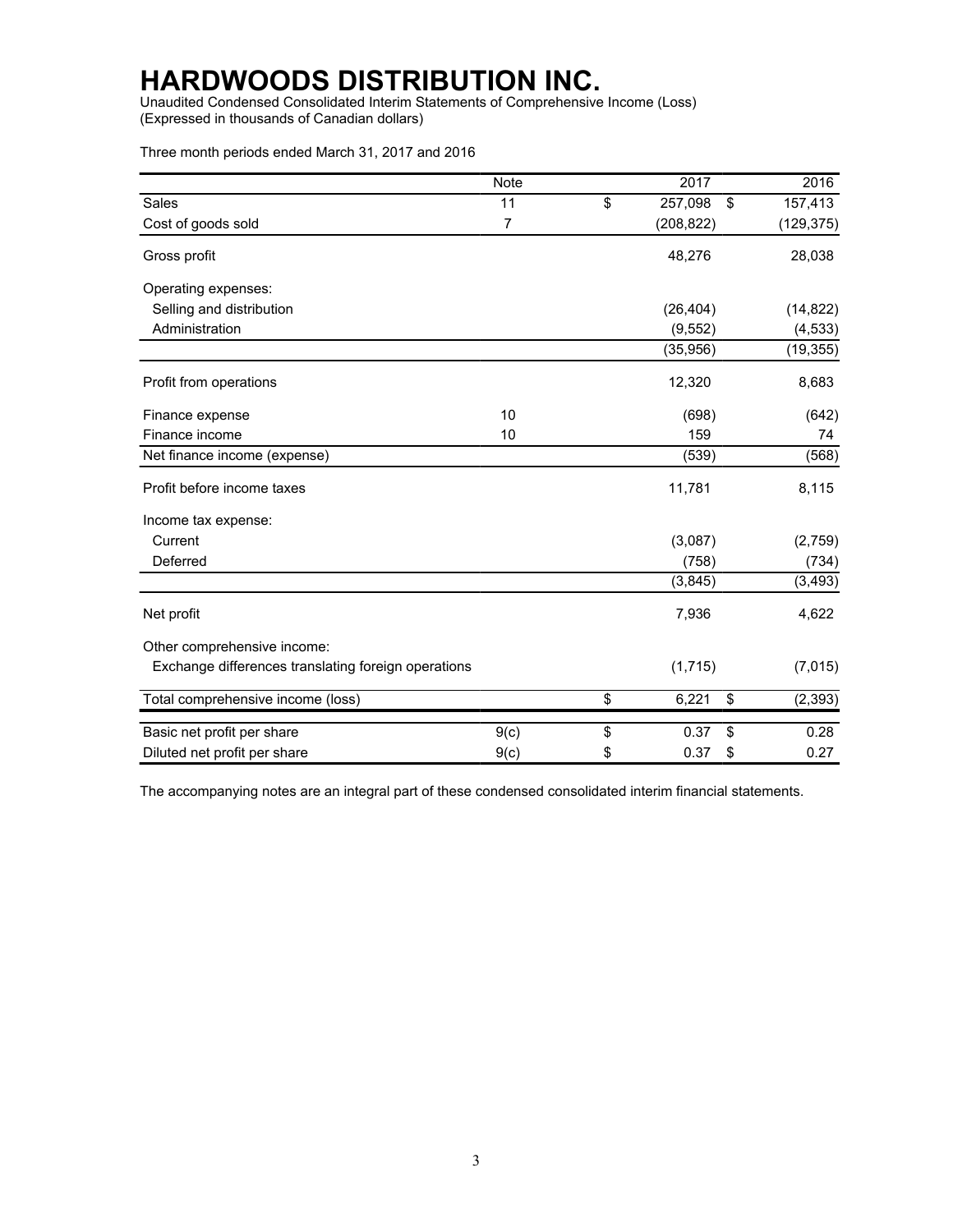Unaudited Condensed Consolidated Interim Statements of Changes in Shareholders' Equity (Expressed in thousands of Canadian dollars)

Three month periods ended March 31, 2017 and 2016

|                                     |      |                  |                        | Accumulated<br>other<br>comprehensive<br>income - |                 |           |
|-------------------------------------|------|------------------|------------------------|---------------------------------------------------|-----------------|-----------|
|                                     | Note | Share<br>capital | Contributed<br>surplus | translation<br>reserve                            | Deficit         | Total     |
| Balance at January 1, 2017          |      | \$112,362        | \$<br>104,333          | \$<br>23,562                                      | \$<br>(14, 258) | \$225,999 |
| Share based compensation<br>expense | 9(b) |                  | 240                    |                                                   |                 | 240       |
| Shares issued pursuant to LTIP      |      | 156              | (156)                  |                                                   |                 |           |
| Shares reclassified to liabilities  |      |                  | (287)                  |                                                   |                 | (287)     |
| Profit for the period               |      |                  |                        |                                                   | 7,936           | 7,936     |
| Dividends declared                  |      |                  |                        |                                                   | (1, 344)        | (1, 344)  |
| Translation of foreign operations   |      |                  |                        | (1,715)                                           |                 | (1,715)   |
| Balance at March 31, 2017           |      | \$112,518        | \$<br>104,130          | \$<br>21,847                                      | \$<br>(7,666)   | \$230,829 |
| Balance at January 1, 2016          |      | \$<br>46,859     | \$<br>105,547          | \$<br>23,903                                      | \$<br>(33, 361) | \$142,948 |
| Share based compensation<br>expense | 9(b) |                  | 287                    |                                                   |                 | 287       |
| Shares issued pursuant to LTIP      |      | 214              | (214)                  |                                                   |                 |           |
| Profit for the period               |      |                  |                        |                                                   | 4,622           | 4,622     |
| Dividends declared                  |      |                  |                        |                                                   | (923)           | (923)     |
| Translation of foreign operations   |      |                  |                        | (7,015)                                           |                 | (7,015)   |
| Balance at March 31, 2016           |      | \$<br>47,073     | \$<br>105,620          | \$<br>16,888                                      | \$<br>(29, 662) | \$139,919 |

The accompanying notes are an integral part of these condensed consolidated interim financial statements.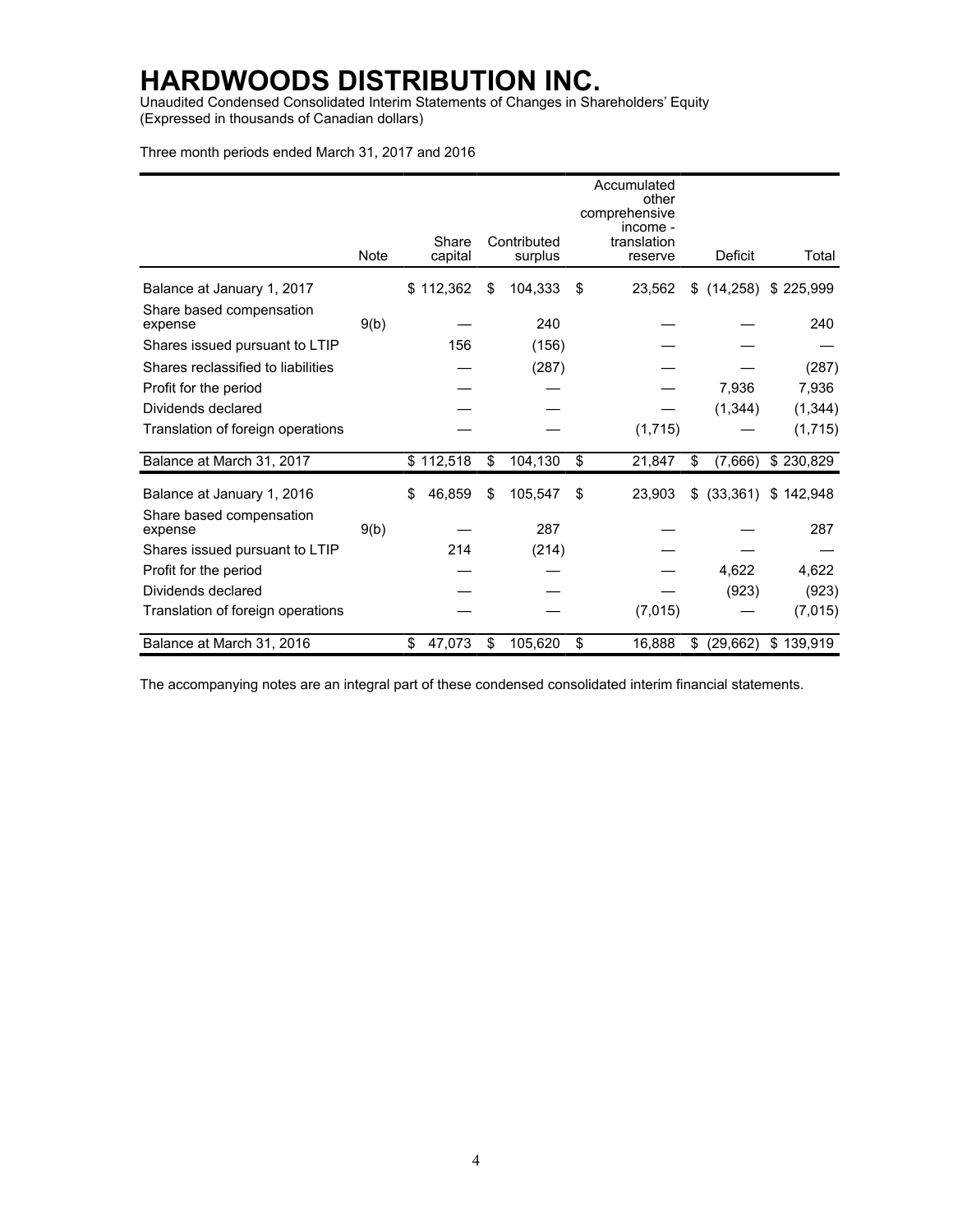Unaudited Condensed Consolidated Interim Statements of Cash Flows (Expressed in thousands of Canadian dollars)

Three month periods ended March 31, 2017 and 2016

|                                                       | Note | 2017        | 2016        |
|-------------------------------------------------------|------|-------------|-------------|
| Cash flow from operating activities:                  |      |             |             |
| Profit for the period                                 |      | \$<br>7,936 | \$<br>4,622 |
| Adjustments for:                                      |      |             |             |
| Depreciation and amortization                         |      | 1,683       | 750         |
| Loss on sale of property, plant and equipment         |      | (24)        | 2           |
| Share-based compensation expense                      | 9(b) | 132         | 287         |
| Income tax expense                                    |      | 3,845       | 3,493       |
| Net finance expense                                   | 10   | 539         | 568         |
| Interest received                                     |      | 129         | 74          |
| Interest paid                                         |      | (678)       | (274)       |
| Income taxes paid                                     |      | (32)        | (4,541)     |
|                                                       |      | 13,530      | 4,981       |
| Changes in non-cash working capital:                  |      |             |             |
| Accounts receivable                                   |      | (14, 727)   | (9, 477)    |
| Inventories                                           |      | (5, 467)    | (3, 190)    |
| Prepaid expenses                                      |      | (57)        | 284         |
| Accounts payable and accrued liabilities              |      | (3,887)     | 1,706       |
|                                                       |      | (24, 138)   | (10, 677)   |
| Net cash used in operating activities                 |      | (10,608)    | (5,696)     |
|                                                       |      |             |             |
| Cash flow from financing activities:                  |      |             |             |
| Increase in bank indebtedness                         |      | 12,601      | 7,294       |
| Principle payments on finance lease obligation        |      | (286)       | (300)       |
| Note repayment                                        |      | (201)       |             |
| Dividends paid to shareholders                        | 5    | (1, 332)    | (923)       |
| Net cash provided by financing activities             |      | 10,782      | 6,071       |
|                                                       |      |             |             |
| Cash flow from investing activities:                  |      |             |             |
| Additions to property, plant and equipment            |      | (321)       | (442)       |
| Proceeds on disposal of property, plant and equipment |      | 87          |             |
| <b>Business acquisition</b>                           | 4(b) | (476)       |             |
| Payments received on non-current receivables          |      | 127         | 67          |
| Net cash used in investing activities                 |      | (583)       | (375)       |
| Decrease in cash                                      |      |             |             |
|                                                       |      | (409)       |             |
| Cash, beginning of the period                         |      | 766         |             |
| Cash, end of the period                               |      | \$<br>357   | \$          |
|                                                       |      |             |             |
| Supplementary information:                            |      |             |             |
| Property, plant and equipment acquired                |      |             |             |
| under finance leases, net of disposals                |      | \$<br>218   | \$<br>232   |

The accompanying notes are an integral part of these condensed consolidated interim financial statements.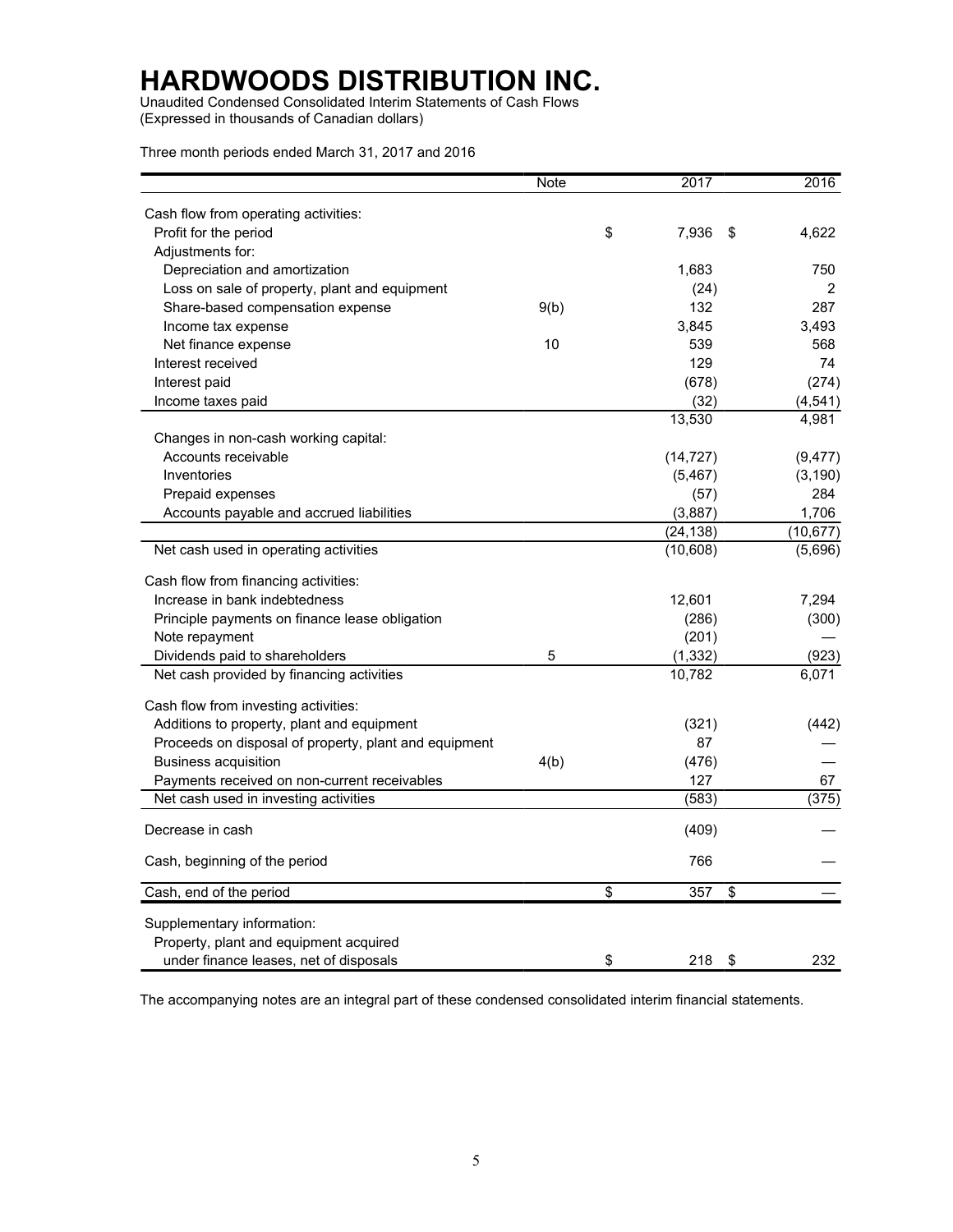Notes to Unaudited Condensed Consolidated Interim Financial Statements (Tabular amounts expressed in thousands of Canadian dollars)

Three month periods ended March 31, 2017 and 2016

### **1. Nature of operations:**

Hardwoods Distribution Inc. (the "Company") is incorporated under the Canada Business Corporations Act and trades on the Toronto Stock Exchange under the symbol "HWD." The Company operates a network of 58 distribution centers in Canada and the US engaged in the wholesale distribution of architectural building products to customers that supply end-products to the residential and commercial construction markets. The Company also has a sawmill and kiln drying operation in Clinton, Michigan. The Company's principal office is located at #306, 9440 202nd Street, Langley, British Columbia V1M 4A6.

### **2. Basis of preparation:**

(a) Statement of compliance:

These condensed consolidated interim financial statements of the Company have been prepared in accordance with International Accounting Standards ("IAS 34") "Interim Financial Reporting". The disclosures contained in these condensed consolidation interim financial statements do not include all of the requirements of International Financial Reporting Standards ("IFRS") for annual financial statements, and accordingly, should be read in conjunction with the Company's annual consolidated financial statements for the year ended December 31, 2016.

The condensed consolidated interim financial statements were authorized for issue by the Board of Directors on May 10, 2017.

(b) Basis of measurement:

These condensed consolidated interim financial statements have been prepared on the historical cost basis.

(c) Functional and presentation currency:

These condensed consolidated interim financial statements are presented in Canadian dollars, which is the Company's functional currency. The Company's subsidiaries operating in the United States have a US dollar functional currency. All financial information presented in the interim financial statements, with the exception of per share amounts, has been rounded to the nearest thousand dollar.

(d) Use of estimates and judgment:

The preparation of financial statements in accordance with IFRS requires management to make judgments, estimates and assumptions that affect the application of accounting policies and the reported amounts of assets and liabilities at the date of the financial statements and the reported amounts of revenue and expenses during the reporting period. Actual amounts may differ from the estimates applied in the preparation of these interim financial statements.

Estimates and underlying assumptions are reviewed on an ongoing basis. Revisions to accounting estimates are recognized in the period in which the estimates are revised and in any future periods affected. In preparing these condensed consolidated interim financial statements, the significant judgments made by management in applying the Company's accounting policies and the key sources of estimation uncertainty are consistent with those disclosed in the Company's annual audited consolidated financial statements for the year ended December 31, 2016.

### **3. Significant accounting policies:**

The significant accounting policies that have been used in the preparation of these condensed consolidated interim financial statements are summarized in the Company's annual audited consolidated financial statements for the year ended December 31, 2016.

(a) New accounting policy:

Effective January 1, 2017, the Company adopted Recognition of Deferred Tax Assets for Unrealized Losses as an amendment to IAS 12, *Income Taxes (Amendments)* that clarify when a deductible temporary difference exists. The adoption of this amendment did not impact the Company's consolidated financial statements.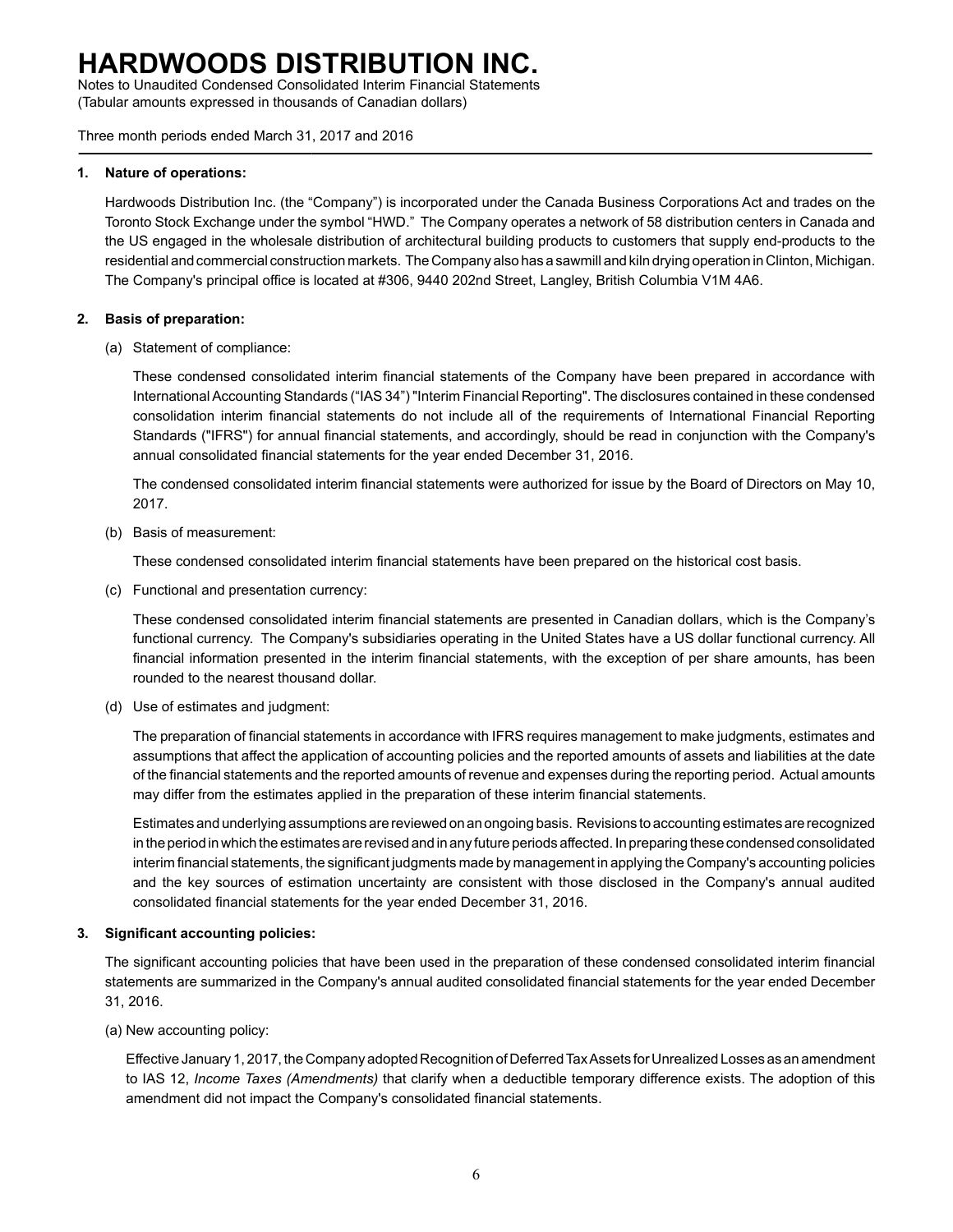Notes to Unaudited Condensed Consolidated Interim Financial Statements (Tabular amounts expressed in thousands of Canadian dollars)

Three month periods ended March 31, 2017 and 2016

### **3. Significant accounting policies (continued):**

### (b) Future accounting pronouncements:

Anumber of new standards, amendments to standards and interpretations, are not yet effective for the period ended March 31, 2017, and have not been applied in preparing these condensed consolidated interim financial statements. The following pronouncements are considered by the Company to be the most significant of several pronouncements that may affect the consolidated financial statements in future periods.

### IFRS 9, *Financial Instruments ("IFRS 9")*

IFRS 9 will replace the multiple classification and measurement models in IAS 39 *Financial Instruments: Recognition and Measurement*, with a single model that has only two classification categories: amortized cost and fair value. The new standard also requires a single impairment method to be used, provides additional guidance on the classification and measurement of financial liabilities, and provides a new general hedge accounting standard.

The mandatory effective date has been set for January 1, 2018, however early adoption of the new standard is permitted. The Company does not intend to early adopt IFRS 9. The adoption of IFRS 9 is currently not expected to have a material impact on the consolidated financial statements given the nature of the Company's operations and the types of financial instruments that it currently holds; however, the Company will continue to assess the extent of impact as the mandatory adoption date approaches. The Company expects to complete its assessment of IFRS 9 by the latter half of 2017.

### IFRS 15, *Revenue from Contracts with Customers ("IFRS 15")*

IFRS 15 is effective for fiscal years commencing on or after January 1, 2018 and will replace IAS 18, *Revenue* and a number of revenue related standards and interpretations. IFRS 15 contains a single model that applies to contracts with customers and two approaches to recognizing revenue: at a point in time or over time. The model features a contractbased five-step analysis of transactions to determine whether, how much and when revenue is recognized. New estimates and judgmental thresholds have also been introduced, which may affect the amount and/or timing of revenue recognized.

IFRS 15 permits two methods of adoption: (i) the retrospective method, under which comparative periods would be restated, and the cumulative impact of applying the standard would be recognized as at January 1, 2017, the earliest period presented; and (ii) the cumulative effect method, under which comparative periods would not be restated and the cumulative impact of applying the standard would be recognized at the date of initial adoption January 1, 2018. The Company expects to use the cumulative effect method, however it continues to monitor industry developments. Any significant industry developments could change the Company's expected method of adoption.

The majority of the Company's revenue is generated from the sale of hardwood lumber, sheet goods, specialty products and non-structural architectural grade building products to customers. The Company does not expect the adoption of this standard will have a material impact on the measurement of revenue generated from the sale of its products to customers, however, the Company will continue to assess the extent of the impact as the mandatory adoption date approaches. The Company expects to complete its assessment of IFRS 15 by the latter half of 2017.

### IFRS 16, *Leases ("IFRS 16")*

On January 13, 2016, the IASB published a new standard, IFRS 16, eliminating the current dual accounting model for lessees, which distinguishes between on-balance sheet finance leases and off-balance sheet operating leases. The main provision of IFRS 16 is the recognition of lease assets and lease liabilities on the balance sheet by lessees for those leases that were previously classified as operating leases. Under IFRS 16, a lessee is required to do the following: (i) recognize a right-of-use asset and a lease liability, initially measured at the present value of the lease payments, on the balance sheet; and (ii) recognize a front-loaded pattern of expense for most leases, even when cash rentals are constant, as the right-of-use asset is depreciated and the lease liability is accreted using the effective interest method. The new standard also requires qualitative disclosures along with specific quantitative disclosures. IFRS 16 is effective for annual periods beginning on or after January 1, 2019, with earlier adoption permitted. Upon adoption of IFRS 16, the Company's operating leases, which are principally comprised of its warehouse facilities and automobiles, will be recorded in the statement of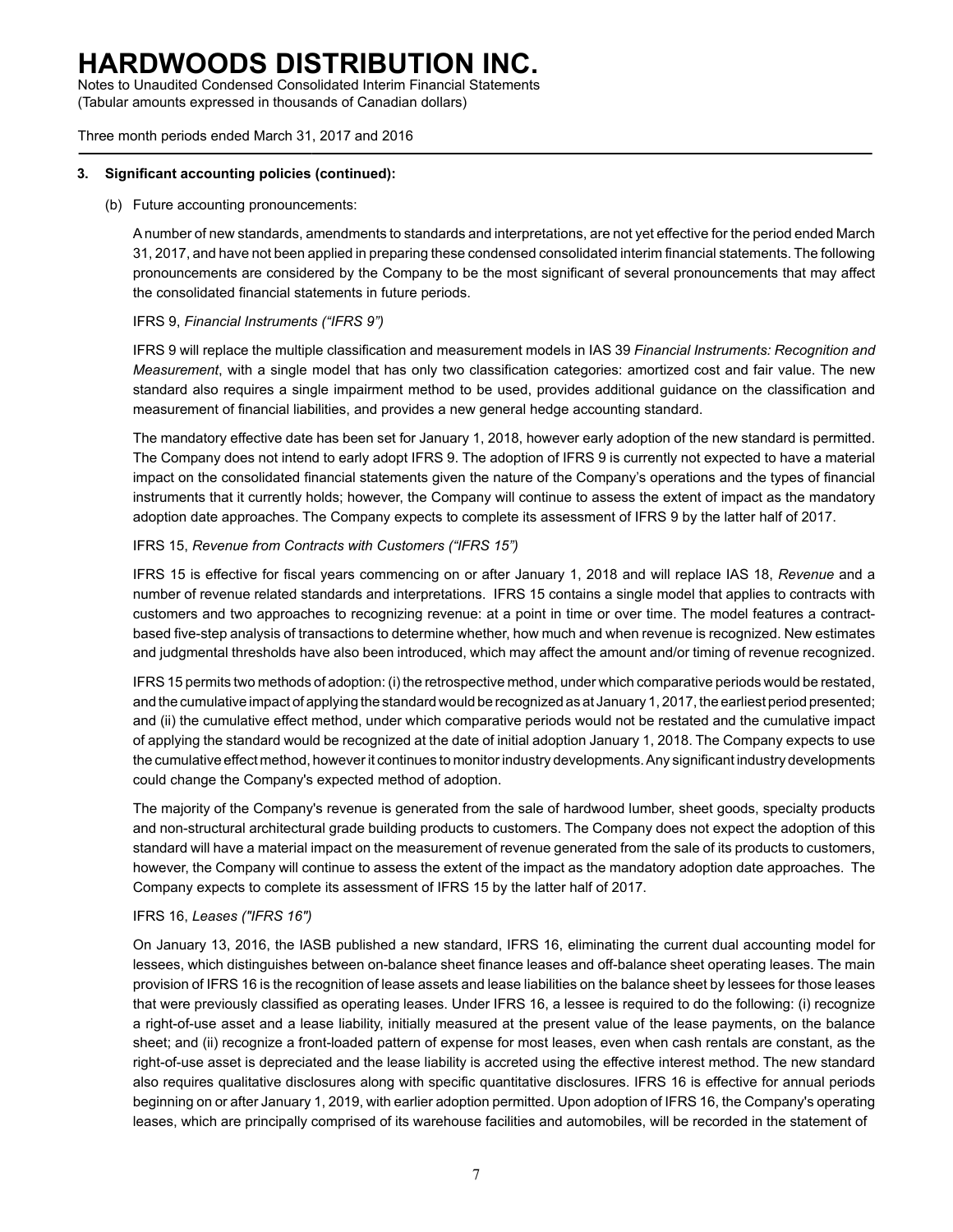Notes to Unaudited Condensed Consolidated Interim Financial Statements (Tabular amounts expressed in thousands of Canadian dollars)

Three month periods ended March 31, 2017 and 2016

### **3. Significant accounting policies (continued):**

(b) Future accounting pronouncements (continued):

financial position with a corresponding lease obligation. The Company continues to assess the impact of adopting this standard on its consolidated financial statements.

### **4. Business acquisitions:**

(a) Rugby acquisition

On July 15, 2016 (the "Acquisition date"), the Company acquired through one of its wholly owned subsidiaries substantially all the assets used in the business of Rugby Acquisition, LLC and its subsidiaries ("Rugby") and assumed certain of Rugby's liabilities (the "Rugby Acquisition") for a base purchase price of \$138.6 million (US\$106.8 million) (the "Purchase Price") plus up to another \$16.9 million (US\$13.0 million) in earn-outs based on future performance. Rugby operates a network of 28 distribution centers in the US and is engaged in the wholesale distribution of non-structural architectural grade building products to customers that supply end-products to the commercial construction market. Rugby also serves industrial, retail, residential and institutional construction end-markets.

The base purchase price was comprised of (i) \$129.6 million (US\$99.8 million) in cash consideration and the assumption of notes payable, and (ii) \$9.0 million (US\$7.0 million) in cash that was immediately used by the sellers to acquire 563,542 common shares of the Company from treasury. The base purchase price paid in cash was adjusted downwards by \$0.9 million (US\$0.7 million) for the value of notes payable assumed by the Company.

The base purchase price was determined on the basis that the sellers would deliver working capital, as defined in the asset purchase agreement as net asset value ("NAV"), on closing of the acquisition of between US\$47.5 million and US\$48.5 million and, to the extent that the NAV is outside this range at closing of the Rugby Acquisition, the purchase price will be adjusted on a dollar for dollar basis. As security for the NAV adjustment, the Company retained \$1.0 million (US\$0.8 million) of the base purchase price as a holdback. In March 2017, the Company finalized the NAV and the estimated NAV exceeded the final NAV by \$0.2 million. The Company reduced the holdback amount for the \$0.2 million NAV adjustment and the remaining amount of the holdback, which is accrued in accounts payable and accrued liabilities, is expected to be settled in the third quarter of 2017.

The Rugby Acquisition has been accounted for as a business combination using the acquisition method, with the Company being the acquirer and Rugby being the acquiree, and where the assets acquired and liabilities assumed are recorded at their fair values at the Acquisition date.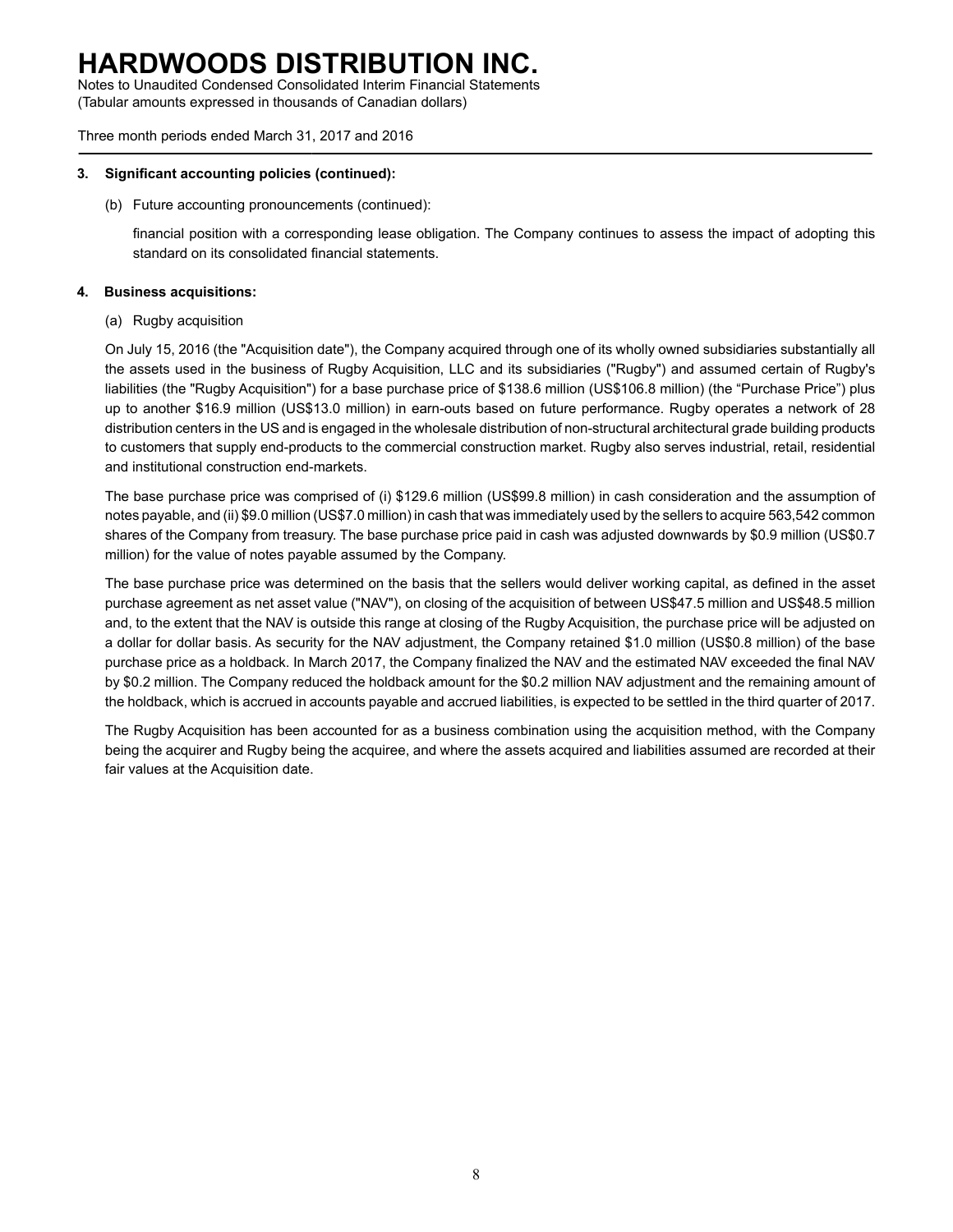Notes to Unaudited Condensed Consolidated Interim Financial Statements (Tabular amounts expressed in thousands of Canadian dollars)

Three month periods ended March 31, 2017 and 2016

#### **4. Business acquisitions (continued):**

(a) Rugby acquisition (continued)

*Fair value of assets acquired and liabilities assumed*

The fair value of Rugby's identified assets and liabilities assumed in accordance with the acquisition method are as follows:

|                                            | US\$          | CDN\$         |
|--------------------------------------------|---------------|---------------|
| Cash consideration                         | \$<br>106,140 | \$<br>137,717 |
| Notes payable assumed                      | 709           | 920           |
| Consideration                              | \$<br>106,849 | \$<br>138,637 |
| Assets acquired and liabilities assumed:   |               |               |
| Accounts and other receivables             | \$<br>28,931  | \$<br>37,538  |
| Inventories                                | 35,546        | 46,121        |
| Prepaid expenses                           | 499           | 647           |
| Non-current receivables                    | 577           | 749           |
| Property plant and equipment               | 3.166         | 4,108         |
| Intangible assets - customer relationships | 15,700        | 20,371        |
| Accounts payable and accrued liabilities   | (18, 314)     | (23, 762)     |
| Estimated identifiable net assets acquired | 66,105        | 85,772        |
| Goodwill                                   | 40,744        | 52,865        |
| Estimated net assets acquired              | \$<br>106.849 | \$<br>138.637 |

The goodwill of \$52.9 million (US\$40.7 million) is attributable primarily to the skills and talent of Rugby's workforce, and synergies expected to be achieved in respect of purchasing power with vendors, increases in market share, and operational efficiencies related to the combined operations. The goodwill is deductible for tax purposes.

The intangible asset of \$20.4 million (US\$15.7 million) represents the value of customer relationships acquired and is being amortized over 10 years, which is the period the Company expects to benefit from these relationships. The intangible asset is deductible for tax purposes.

The Company financed the Rugby Acquisition through a combination of an equity offering (the "Bought Deal Financing") (note 9(a)) and a renegotiated Hardwoods USLP Credit Facility (note 8).

Had the Rugby Acquisition occurred on January 1, 2016 management estimates that the Company's consolidated sales would have been approximately \$251.1 million and profit before tax would have been approximately \$10.4 million for the three month period ended March 31, 2016. Included in these condensed consolidated interim financial statements for the three month period ended March 31, 2017 are sales of \$93.7 million (US\$71.0 million) and profit before tax of \$2.6 million (US\$2.0 million) relating to Rugby.

#### (b) Eagle Plywood and Lumber acquisition

On March 13, 2017, the Company acquired through one of its wholly owned subsidiaries substantially all of the assets and assumed certain liabilities of Eagle Plywood and Lumber ("Eagle") for a base purchase price of US\$0.4 million plus up to an additional US\$0.2 million subject to future sales performance.

Eagle is a single site wholesale distributor located in Dallas, Texas distributing architectural grade building products to customers that supply end-products to the residential and commercial construction markets. The acquisition has been accounted for as a business combination using the acquisition method, with the Company being the acquirer and Eagle being the acquiree, and where the assets acquired and liabilities assumed are recorded at their fair values at the acquisition date.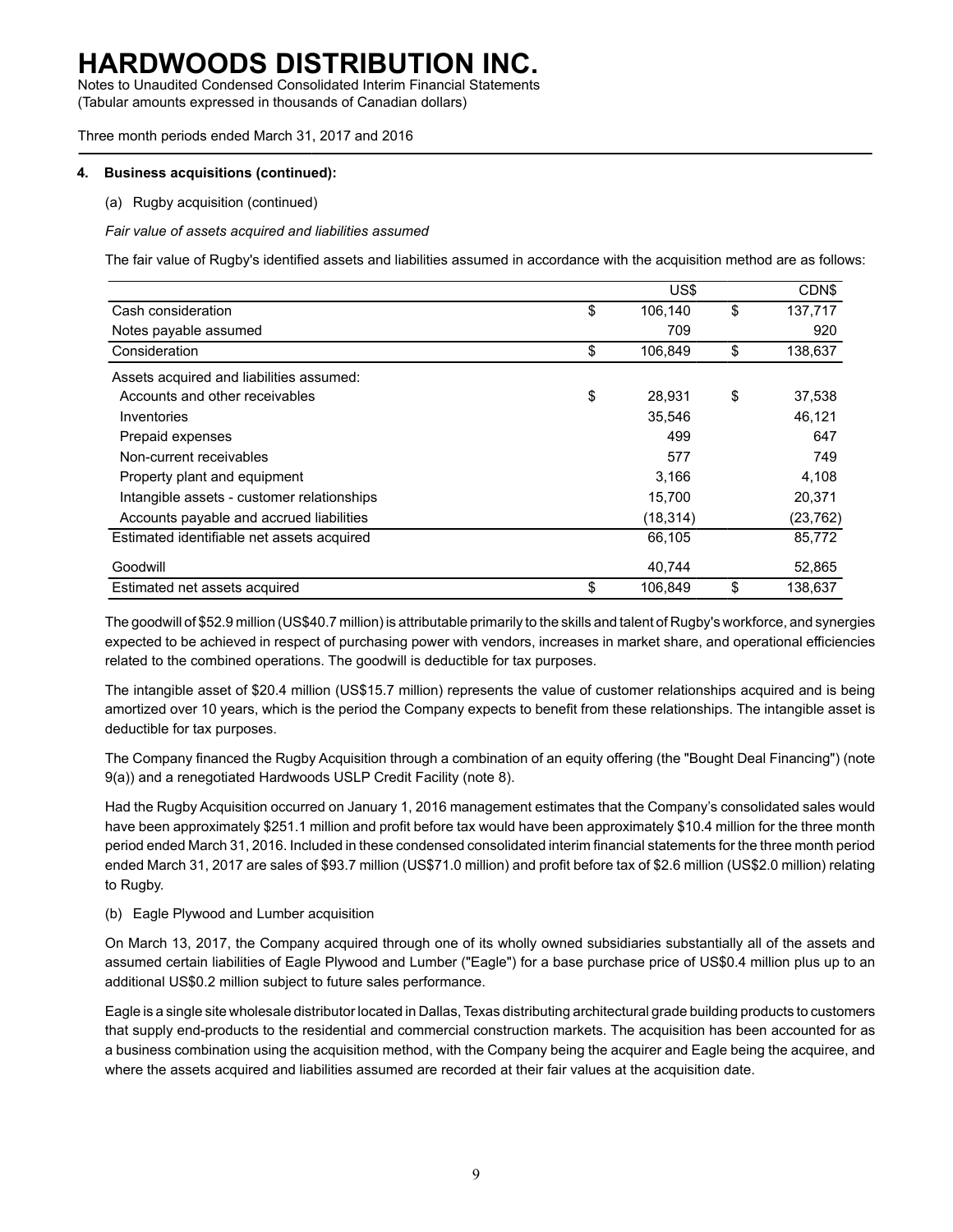Notes to Unaudited Condensed Consolidated Interim Financial Statements (Tabular amounts expressed in thousands of Canadian dollars)

Three month periods ended March 31, 2017 and 2016

### **5. Capital management:**

The Company's policy is to maintain a strong capital base so as to maintain investor, creditor and market confidence and to sustain future growth of the business. The Company considers its capital to be bank indebtedness (net of cash) and shareholders' equity.

The Company's capitalization is as follows:

|                          |    | March 31,<br>2017 |    | December 31.<br>2016 |
|--------------------------|----|-------------------|----|----------------------|
| Cash                     | \$ | $(357)$ \$        |    | (766)                |
| <b>Bank indebtedness</b> |    | 109.807           |    | 97,886               |
| Shareholder's equity     |    | 230.829           |    | 225,999              |
| Total capitalization     | Œ  | 340,279           | -S | 323,119              |

The terms of the Company's US and Canadian credit facilities are described in note 8. The terms of the agreements with the Company's lenders provide that distributions cannot be paid by its subsidiaries in the event that its subsidiaries do not meet certain credit ratios. The Company's operating subsidiaries were compliant with all required credit ratios under the US and Canadian credit facilities as at March 31, 2017 and December 31, 2016, and accordingly there were no restrictions on distributions arising from non-compliance with financial covenants.

Dividends are one way the Company manages its capital. Dividends are declared having given consideration to a variety of factors including the outlook for the business and financial leverage. There were no changes to the Company's approach to capital management during the three month period ended March 31, 2017.

On March 17, 2017, the Company declared a cash dividend of \$0.0625 per common share to shareholders of record as of April 17, 2017. The dividend was paid to shareholders on April 28, 2017. On May 10, 2017, the Company declared a cash dividend of \$0.0625 per common share to shareholders of record as of July 17, 2017, to be paid on July 28, 2017.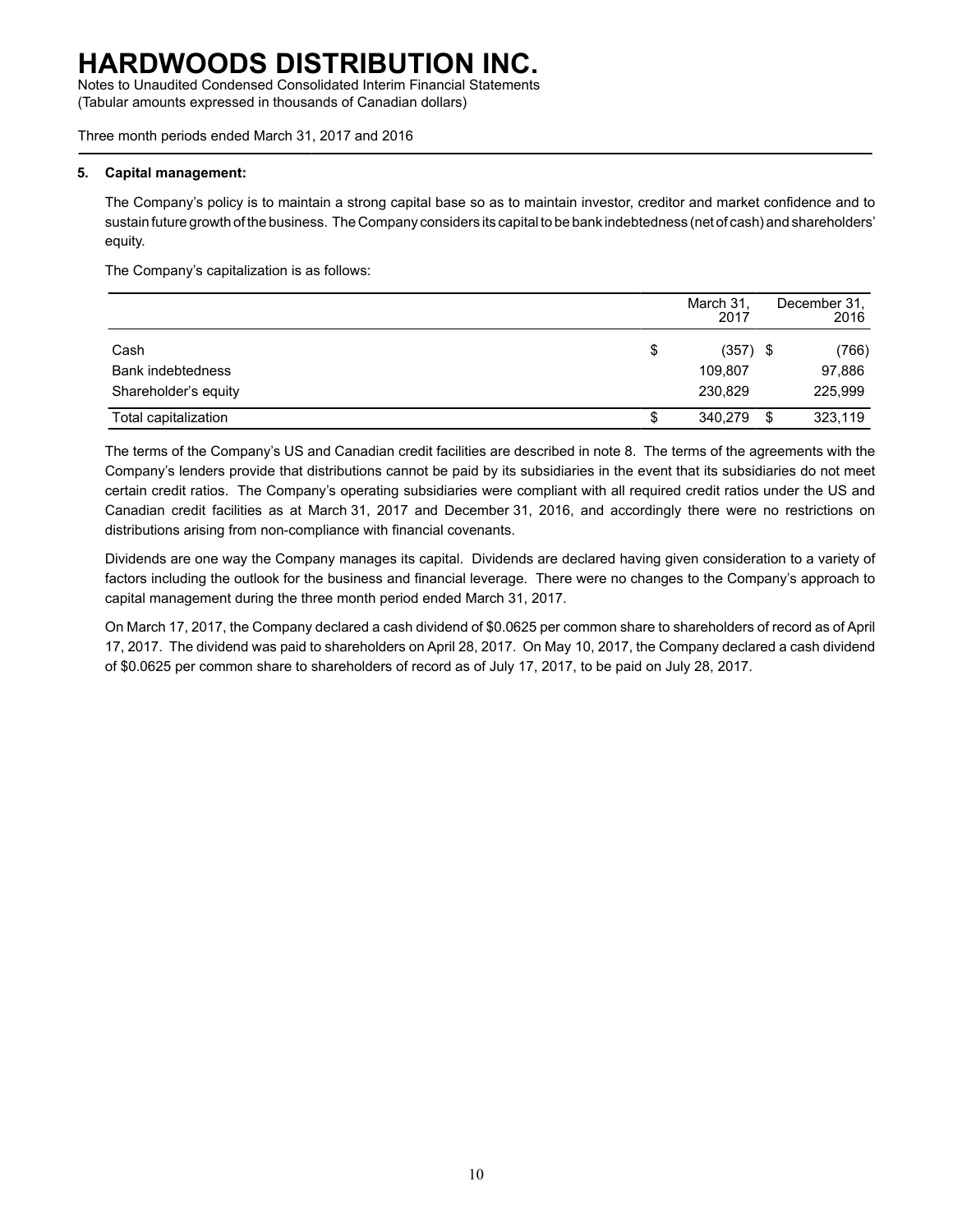Notes to Unaudited Condensed Consolidated Interim Financial Statements (Tabular amounts expressed in thousands of Canadian dollars)

#### Three month periods ended March 31, 2017 and 2016

#### **6. Accounts and other receivables:**

The following is a breakdown of the Company's current and non-current receivables and represents the Company's principal exposure to credit risk.

|                                                  | March 31,<br>2017 |     | December 31,<br>2016 |
|--------------------------------------------------|-------------------|-----|----------------------|
| Trade accounts receivable - Canada               | \$<br>16,723      | -\$ | 14,246               |
| Trade accounts receivable - United States        | 94,150            |     | 81,776               |
| Sundry receivable                                | 2,283             |     | 2,417                |
| Current portion of non-current receivables       | 932               |     | 1,133                |
|                                                  | 114,088           |     | 99,572               |
| Less:                                            |                   |     |                      |
| Allowance for credit loss                        | 5,260             |     | 5,038                |
|                                                  | \$<br>108,828     | \$  | 94,534               |
| Non-current receivables:                         |                   |     |                      |
| Employee housing loans                           | \$<br>392         | \$  | 424                  |
| Customer notes                                   | 651               |     | 758                  |
| Security deposits                                | 1,322             |     | 1,329                |
|                                                  | 2,365             |     | 2,511                |
| Less:                                            |                   |     |                      |
| Current portion, included in accounts receivable | 932               |     | 1,133                |
|                                                  | \$<br>1,433       | \$  | 1,378                |

The aging of trade receivables is:

|                       | March 31,<br>2017 |      | December 31,<br>2016 |
|-----------------------|-------------------|------|----------------------|
| Current               | \$<br>87,401      | - \$ | 70,936               |
| 1 - 30 days past due  | 15,186            |      | 17,467               |
| 31 - 60 days past due | 4.494             |      | 4,957                |
| 60+ days past due     | 3,792             |      | 2,662                |
|                       | \$<br>110,873     | -S   | 96,022               |

The Company determines its allowance for credit loss based on its best estimate of the net recoverable amount by customer account. Accounts that are considered uncollectable are written off. The total allowance at March 31, 2017 was \$5.3 million (December 31, 2016 - \$5.0 million). The amount of the allowance is considered sufficient based on the past experience of the business, current and expected collection trends, the security the Company has in place for past due accounts and management's regular review and assessment of customer accounts and credit risk.

Bad debt expense, net of recoveries, for the three month period ended March 31, 2017 was \$0.3 million which equates to 0.1% of sales (March 31, 2016 - \$0.4 million, being 0.3% of sales).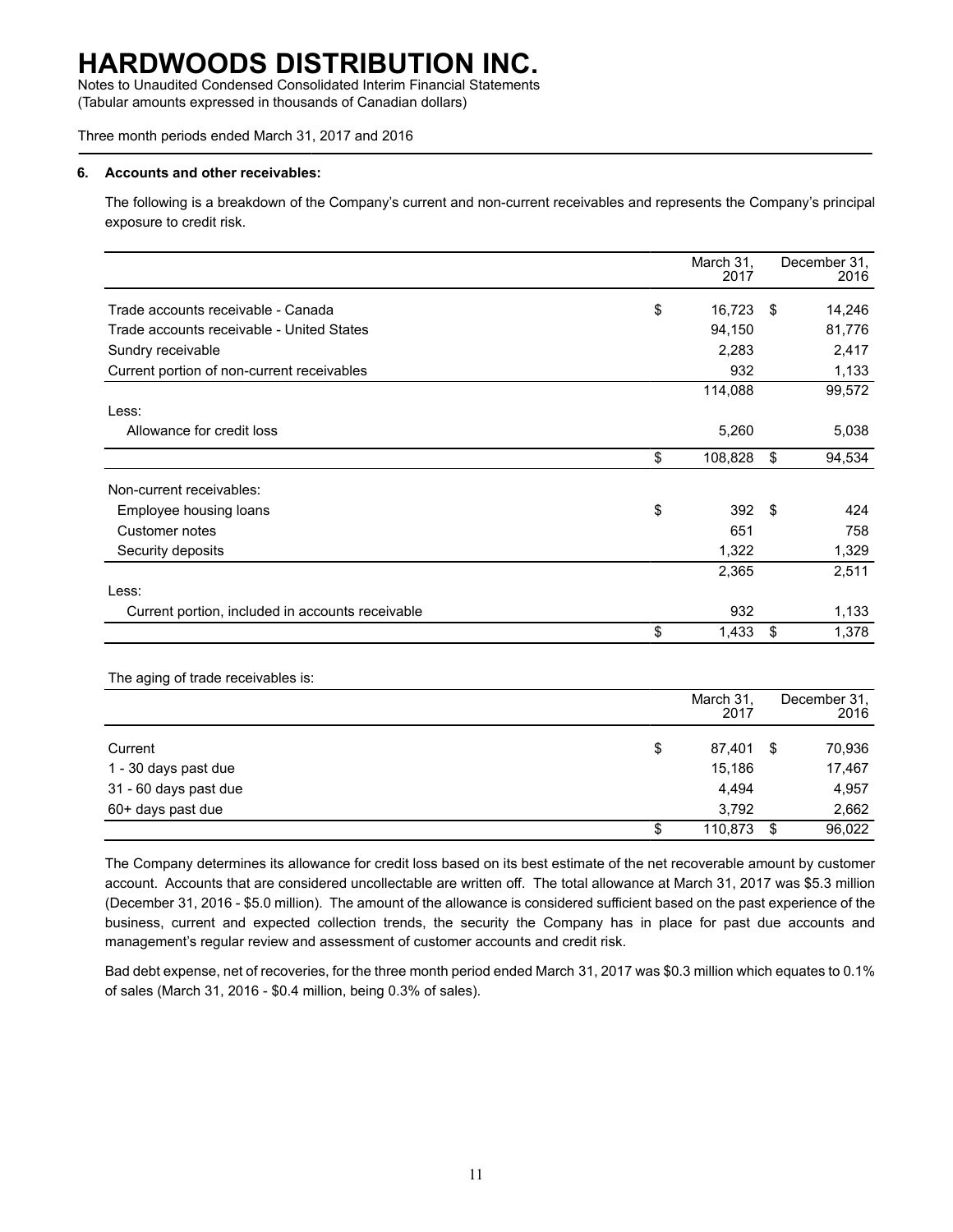Notes to Unaudited Condensed Consolidated Interim Financial Statements (Tabular amounts expressed in thousands of Canadian dollars)

Three month periods ended March 31, 2017 and 2016

#### **7. Inventories:**

|                         | March 31,<br>2017 |   | December 31.<br>2016 |
|-------------------------|-------------------|---|----------------------|
| Raw materials           | \$<br>$1,747$ \$  |   | 1,779                |
| Work in process         | 5,082             |   | 5,021                |
| Goods in-transit        | 8,292             |   | 10,927               |
| Finished goods:         |                   |   |                      |
| Lumber                  | 43,366            |   | 43,279               |
| Sheet goods             | 82,460            |   | 76,224               |
| Architectural and other | 28,464            |   | 27,317               |
|                         | \$<br>169,411     | S | 164,547              |

The Company regularly reviews and assesses the condition and value of its inventories and records write-downs to net realizable value as necessary.

Inventory related expenses are included in the condensed consolidated interim statement of comprehensive income as follows:

|                                                       |    | Three months ended |      |                          |  |  |  |
|-------------------------------------------------------|----|--------------------|------|--------------------------|--|--|--|
|                                                       |    | March 31.<br>2017  |      | March 31,<br><u>2016</u> |  |  |  |
| Inventory write-downs, included in cost of goods sold | \$ | 430                | - \$ | 354                      |  |  |  |
| Cost of inventory sold                                |    | 199.973            |      | 124,773                  |  |  |  |
| Other cost of goods sold                              |    | 8.849              |      | 4,602                    |  |  |  |
| Total cost of goods sold                              | S  | 208.822            |      | 129,375                  |  |  |  |

### **8. Bank indebtedness:**

|                                             | March 31,<br>2017 |      | December 31.<br>2016 |
|---------------------------------------------|-------------------|------|----------------------|
| Checks issued in excess of funds on deposit | \$<br>1.090       | - \$ | 480                  |
| Credit facility, Hardwoods LP               | 11.359            |      | 12.546               |
| Credit facility, Hardwoods USLP             |                   |      |                      |
| (March 31, 2017 - US\$73,394                |                   |      |                      |
| December 31, 2016 - US\$63,398)             | 97.358            |      | 84,860               |
|                                             | \$<br>109.807     |      | 97.886               |

Bank indebtedness consists of cheques issued in excess of funds on deposit and advances under operating lines of credit (the "Credit Facilities") available to subsidiaries of the Company, Hardwoods Specialty Products LP ("Hardwoods LP") and Hardwoods Specialty Product USLP ("Hardwoods USLP").

The Credit Facilities are payable in full at maturity. The Credit Facilities are revolving credit facilities which the Company may terminate at any time without prepayment penalty. The Credit Facilities bear interest at a floating rate based on the Canadian or US prime rate (as the case may be), LIBOR or bankers' acceptance rates plus, in each case, an applicable margin. Letters of credit are also available under the Credit Facilities on customary terms for facilities of this nature. Commitment fees and standby charges usual for borrowings of this nature were and are payable.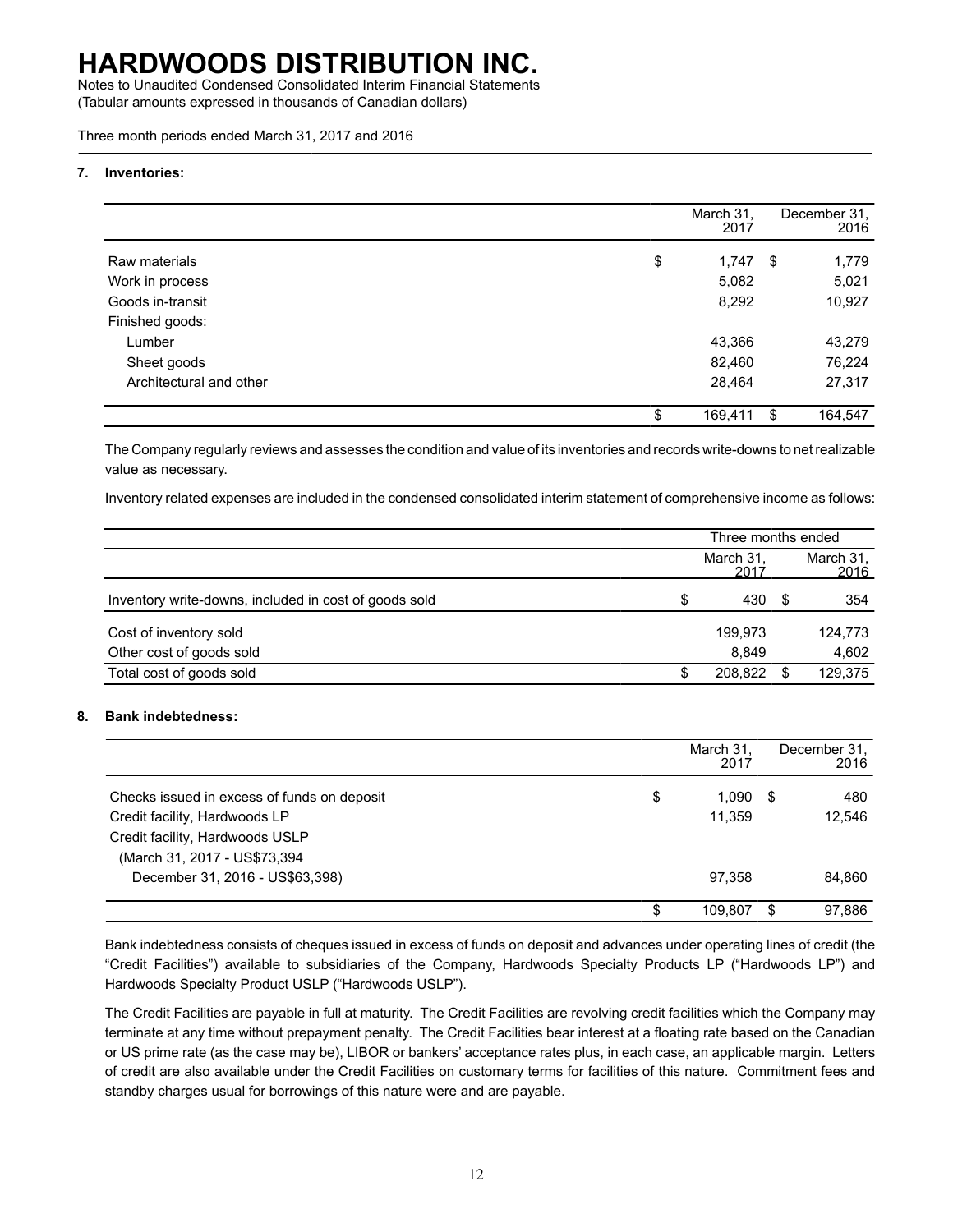Notes to Unaudited Condensed Consolidated Interim Financial Statements (Tabular amounts expressed in thousands of Canadian dollars)

Three month periods ended March 31, 2017 and 2016

### **8. Bank indebtedness (continued):**

### *Hardwoods LP Credit Facility ("LP Credit Facility")*

In February 2017 the LP Credit Facility was amended to increase the amount made available under the facility from \$20.0 million to \$25.0 million. The LP Credit Facility matures in August 2021. The amount made available under the LP Credit Facility is limited to the extent of 90% of the net book value of eligible accounts receivable and the lesser of 60% of the book value or 85% of appraised value of eligible inventories with the amount based on inventories not to exceed 60% of the total amount to be available. Certain identified accounts receivable and inventories are excluded from the calculation of the amount available under the LP Credit Facility. Hardwoods LP is required to maintain a fixed charge coverage ratio of not less than 1.0 to 1. However, this covenant does not apply so long as the unused availability under the credit line is in excess of \$2.0 million. At March 31, 2017, the LP Credit Facility has unused availability of \$12.8 million, before cheques issued in excess of funds on deposit of \$1.1 million (December 31, 2016 - \$6.9 million, cheques issued in excess of funds on deposit - \$0.5 million).

### *Hardwoods USLP Credit Facility ("USLP Credit Facility")*

In July 2016, in connection with the closing of the Rugby Acquisition, a subsidiary of the Company entered into a new USLP Credit Facility with its lender, and has made the funds available to Hardwoods USLP. The USLP Credit Facility has a five year term and can be prepaid at any time with no prepayment penalty. The USLP Credit Facility is guaranteed by certain of the Company's subsidiaries and replaced the previous credit facility. The USLP Credit Facility consists of a revolving credit facility of up to US\$125.0 million with the amount made available limited to the extent of 85% of the value of eligible accounts receivable, and 60% of the value of eligible inventory plus the lesser of (i) 55% of the book value of eligible in-transit inventory or (ii) \$2.0 million.

The financial covenants under the USLP Credit Facility include, among others, a springing fixed charge coverage ratio of 1.0 to 1, triggered if excess availability under the USLP Credit Facility falls below 10% of the USLP Credit Facility at any time.

In addition to the financial covenants, the ability of the Company's US subsidiaries to pay distributions and dividends, complete acquisitions, make additional investments, take on additional indebtedness, allow its assets to become subject to liens, complete affiliate transactions and make capital expenditures are limited and subject to the satisfaction of certain conditions.

At March 31, 2017, the USLP Credit Facility has unused availability of \$50.1 million (US\$37.7 million), before cheques issued in excess of funds on deposit of nil. At December 31, 2016, the USLP Credit Facility had unused availability of \$50.9 million (US\$37.9 million), before cheques issued in excess of funds on deposit of nil.

The Company has a letter of credit outstanding at March 31, 2017 and December 31, 2016 totaling \$0.8 million (US\$0.6 million) against the USLP Credit Facility to support self-insured benefit claims.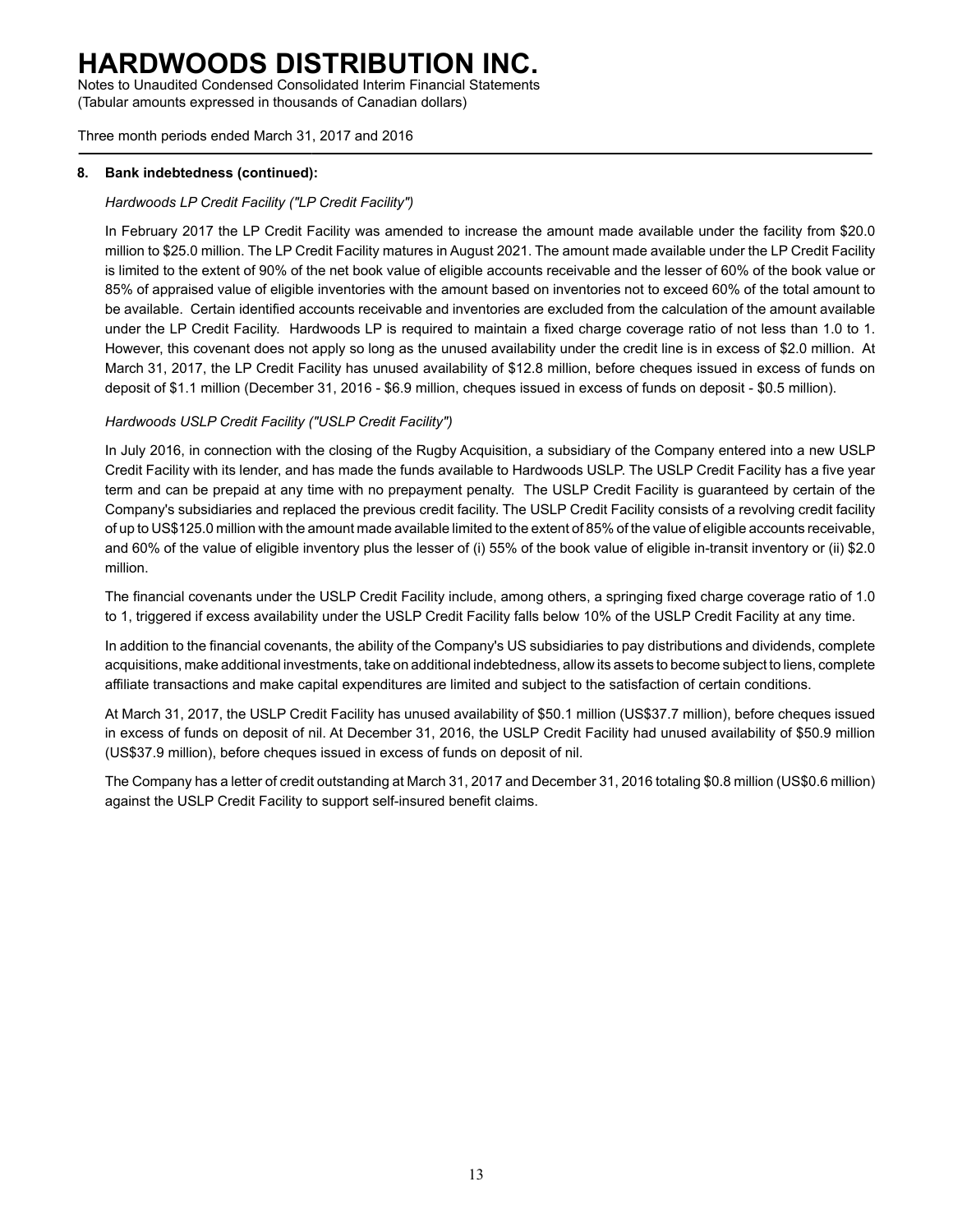Notes to Unaudited Condensed Consolidated Interim Financial Statements (Tabular amounts expressed in thousands of Canadian dollars)

Three month periods ended March 31, 2017 and 2016

#### **9. Share capital:**

(a) Share capital:

A continuity of share capital is as follows:

|                                                                                                           | Shares     |    | Total   |
|-----------------------------------------------------------------------------------------------------------|------------|----|---------|
| Balance at December 31, 2015                                                                              | 16,762,071 | S  | 46.859  |
| Bought deal financing - conversion of subscription receipts, net of share issue<br>costs of \$3.1 million | 3.966.350  |    | 54.434  |
| Issued concurrent with the Rugby acquisition (note 4(a))                                                  | 563.542    |    | 9.091   |
| Issued pursuant to long term incentive plan                                                               | 58,607     |    | 1.162   |
| Deferred income tax on share issue costs                                                                  |            |    | 816     |
| Share adjustment                                                                                          | 2          |    |         |
| Balance at December 31, 2016                                                                              | 21,350,572 |    | 112,362 |
| Issued pursuant to long term incentive plan                                                               | 13.035     |    | 156     |
| Balance at March 31, 2017                                                                                 | 21,363,607 | S. | 112.518 |

In July 2016, the Company issued 563,542 common shares for cash consideration to the sellers of Rugby in accordance with the terms of the Rugby Acquisition (note 4(a)) and issued 3,966,350 common shares as part of the financing arrangement related to the Rugby Acquisition, as described below.

### *Bought Deal Financing*

In connection with the Rugby Acquisition, the Company entered into an agreement with a syndicate of investment dealers pursuant to which the underwriters agreed to purchase for resale to the public on a bought deal basis 3,449,000 subscription receipts of the Company, at a price of \$14.50 per receipt with an over-allotment option for an additional 517,350 subscription receipts for gross overall proceeds of \$57.5 million (\$54.4 million net of fees associated with the offering).

On June 30, 2016, the Bought Deal Financing closed and \$50.0 million, representing 3,449,000 subscription receipts, was received by the Company and was held in escrow pending the closing of the Rugby Acquisition. Each subscription receipt was converted to one common share of the Company on the Acquisition date for no additional consideration in accordance with the terms of the subscription agreement. The over-allotment option, representing 517,350 subscription receipts, was fully exercised by the underwriters in July 2016 and these subscription receipts were also converted on the basis of one subscription receipt to one common share of the Company on the Acquisition date.

#### (b) Long Term Incentive Plan ("LTIP"):

A continuity of the LTIP Shares outstanding is as follows:

|                                                         | Performance<br><b>Shares</b> | Restricted<br>Shares |
|---------------------------------------------------------|------------------------------|----------------------|
| Balance at December 31, 2015                            | 49.209                       | 86,827               |
| LTIP shares issued during the year                      | 20,502                       | 53,166               |
| LTIP shares forfeited during the year                   | (2,763)                      | (8,292)              |
| LTIP shares settled                                     | (8, 347)                     | (58,040)             |
| Balance at December 31, 2016                            | 58,601                       | 73,661               |
| LTIP shares forfeited during the period                 | (10, 975)                    | (2, 119)             |
| LTIP shares settled by exchange for free-trading Shares | (13,714)                     |                      |
| Balance at March 31, 2017                               | 33.912                       | 71,542               |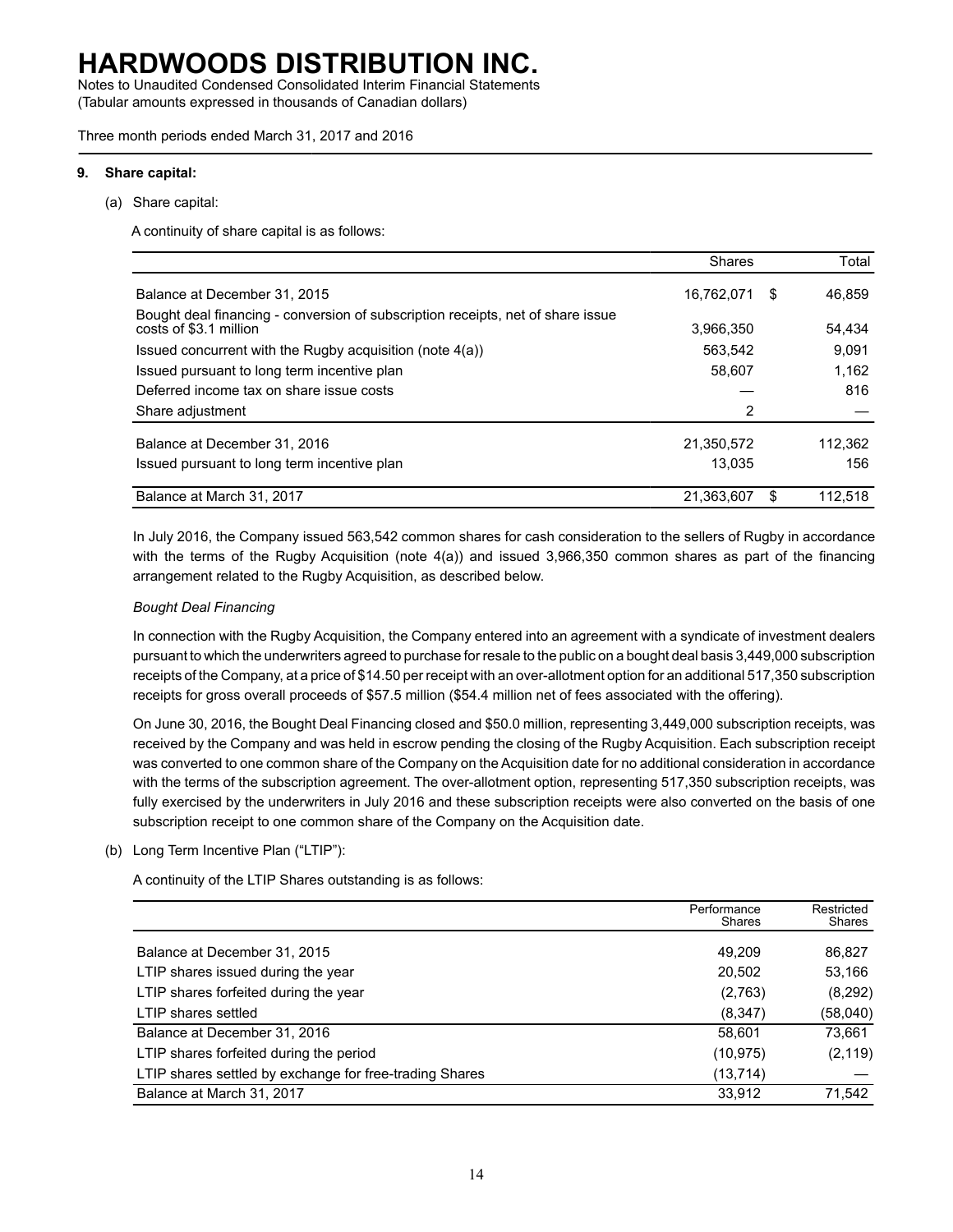Notes to Unaudited Condensed Consolidated Interim Financial Statements (Tabular amounts expressed in thousands of Canadian dollars)

Three month periods ended March 31, 2017 and 2016

### **9. Share capital (continued):**

(b) Long Term Incentive Plan ("LTIP") (continued):

Non-cash LTIP compensation expense of \$239,855 was recognized in the condensed consolidated interim statement of comprehensive income for the three month period ended March 31, 2017 (March 31, 2016 - \$286,945). The key estimate in determining the compensation in any period is whether the performance criteria have been met and the amount of the payout multiplier on the Performance Shares. The payout multiplier is reviewed and approved by the Company's compensation committee on an annual basis.

(c) Weighted average shares:

The calculation of basic and fully diluted net profit per share is based on the net profit for the three month period ended March 31, 2017 of \$7.9 million (March 31, 2016 - \$4.6 million). The weighted average number of common shares outstanding in each of the reporting periods was as follows:

|                                                   | March 31,<br>2017 | March 31,<br>2016 |
|---------------------------------------------------|-------------------|-------------------|
| Issued ordinary shares at beginning of the period | 21,350,572        | 16,762,071        |
| Effect of shares issued during the period         |                   |                   |
| pursuant to long-term incentive plan              | 145               | 183               |
| Weighted average common shares - basic            | 21,350,717        | 16,762,254        |
| Effect of dilutive securities:                    |                   |                   |
| Long-term incentive plan                          | 97.529            | 139.233           |
| Weighted average common shares -                  |                   |                   |
| diluted                                           | 21,448,246        | 16,901,487        |

### **10. Finance income and expense:**

|                                         |      |                   | Three months ended Three months ended |
|-----------------------------------------|------|-------------------|---------------------------------------|
|                                         | Note | March 31,<br>2017 | March 31,<br>2016                     |
| Finance expense:                        |      |                   |                                       |
| Interest on bank indebtedness           | 8    | \$<br>(663)       | \$<br>(247)                           |
| Accretion of finance lease obligation   |      | (35)              | (27)                                  |
| Foreign exchange losses                 |      |                   | (368)                                 |
| Total finance expense                   |      | (698)             | (642)                                 |
| Finance income:                         |      |                   |                                       |
| Interest on trade receivables, customer |      |                   |                                       |
| notes, and employee loans               | 6    | 129               | 74                                    |
| Foreign exchange gain                   |      | 30                |                                       |
| Total finance income                    |      | 159               | 74                                    |
| Net finance expense                     |      | \$<br>(539)       | \$<br>(568)                           |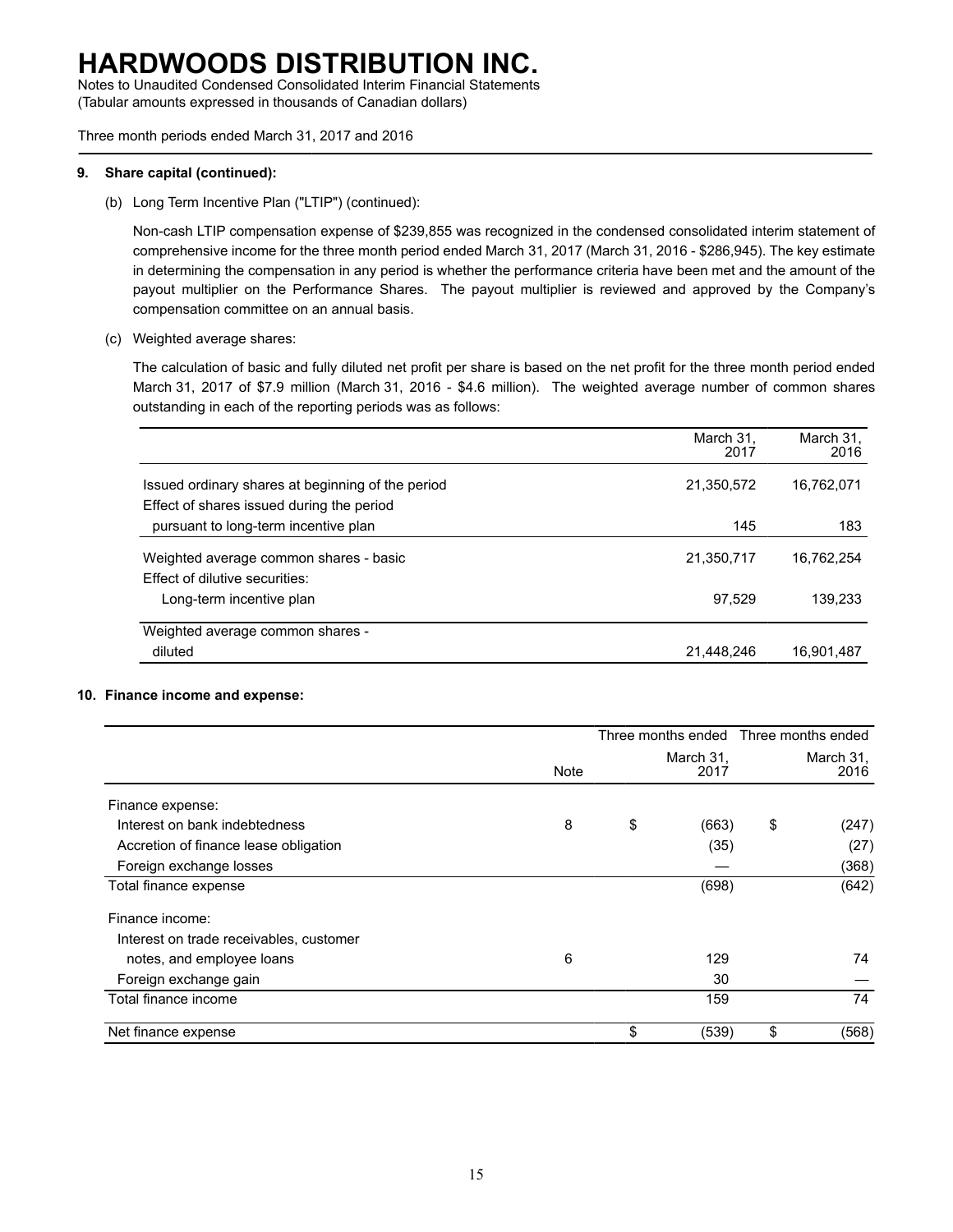Notes to Unaudited Condensed Consolidated Interim Financial Statements (Tabular amounts expressed in thousands of Canadian dollars)

Three month periods ended March 31, 2017 and 2016

### **11. Segment reporting:**

Information about geographic areas is as follows:

|                                     |    |                   | Three months ended Three months ended |                      |
|-------------------------------------|----|-------------------|---------------------------------------|----------------------|
|                                     |    | March 31,<br>2017 |                                       | March 31,<br>2016    |
| Revenue from external customers:    |    |                   |                                       |                      |
| Canada                              | \$ | 34,514            | \$                                    | 31,342               |
| <b>United States</b>                |    | 222,584           |                                       | 126,071              |
|                                     | \$ | 257,098           | \$                                    | 157,413              |
|                                     |    |                   |                                       |                      |
|                                     |    | March 31,<br>2017 |                                       | December 31,<br>2016 |
| Non-current assets <sup>(1)</sup> : |    |                   |                                       |                      |
| Canada                              | \$ | 1,461             | \$                                    | 1,552                |
| <b>United States</b>                |    | 92,651            |                                       | 93,979               |
|                                     | \$ | 94,112            | \$                                    | 95,531               |

(1) Excludes financial instruments and deferred income taxes.

### **12. Seasonality:**

The Company is subject to seasonal influences. Historically, the first and fourth quarters are seasonally slower periods for construction activity and therefore demand for hardwoods products.

### **13. Provisions:**

*Legal*

The Company and its subsidiaries are subject to legal proceedings from time to time that arise in the ordinary course of its business. Management is of the opinion, based upon information presently available, that it is unlikely that any liability, to the extent not provided for or insured, would be material in relation to the Company's condensed consolidated interim financial statements as at March 31, 2017.

### *Decommissioning*

The Company and its subsidiaries are not obligated in a material way for decommissioning or site restoration.

### **14. Subsequent Event:**

On November 18, 2016 a trade case was filed in the United States by a coalition of U.S. plywood manufacturers (the "Petitioners") seeking the imposition of countervailing duties ("CVD") and antidumping duties ("AD") against Chinese hardwood plywood. On April 19, 2017 the US Department of Commerce ("Commerce") issued its preliminary determination regarding countervailing duties against hardwood plywood manufactured in China and imported into the United States. The preliminary stage of the CVD investigation conducted by Commerce concluded a preliminary duty rate of 9.89% will apply to manufacturers that the Company does business with.